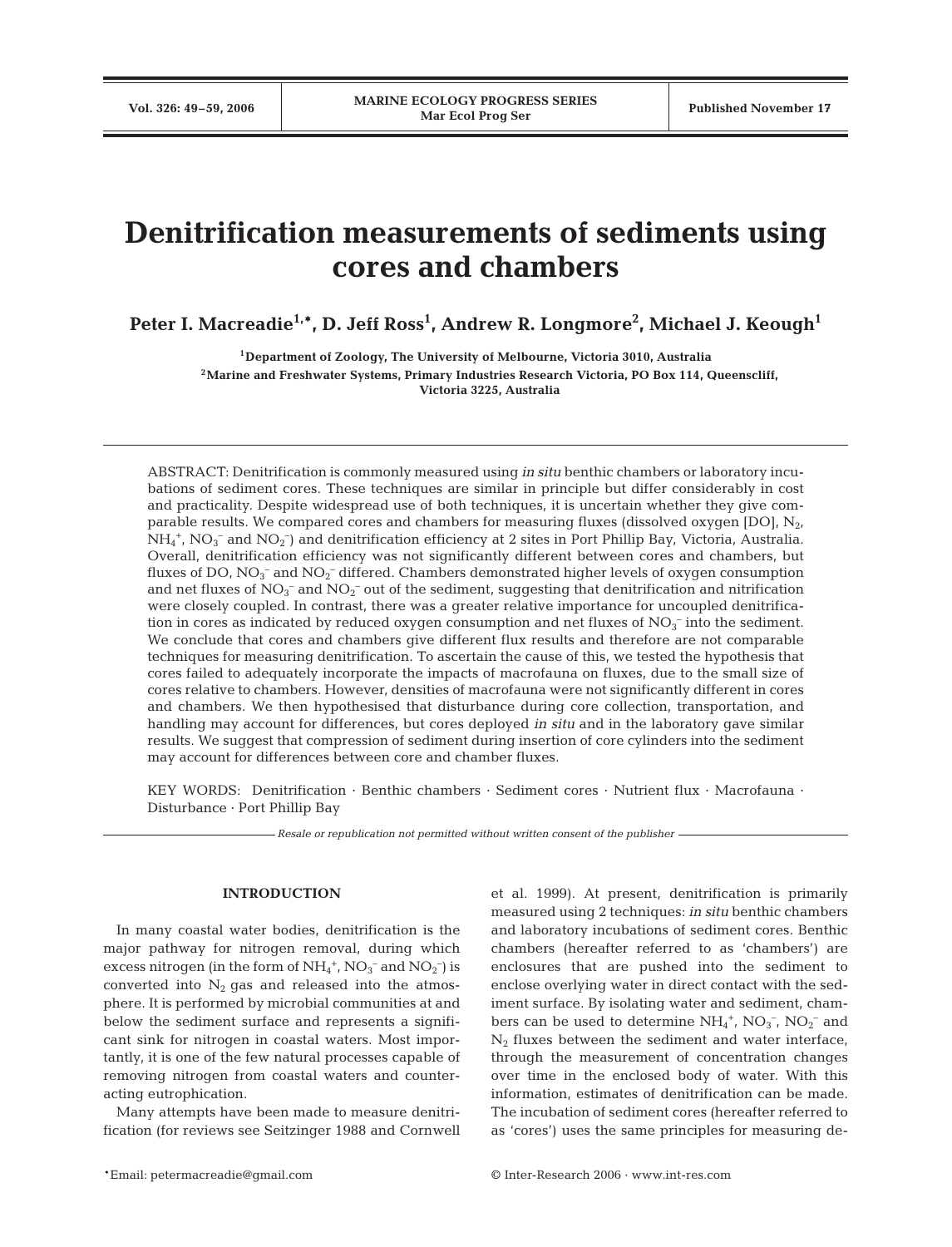nitrification but is performed in the laboratory with the potential for increased replication at much lower cost compared to chambers. Cores are samples of intact sediment that are collected *in situ* and brought back to the laboratory for measurement of e.g. denitrification. The aim of core sampling is to create a laboratory system that simulates *in situ* conditions.

The use of cores for the measurement of denitrification has certain limitations (Carpenter 1996, Schindler 1998, Ahn & Mitsch 2002). The most commonly used core cylinders are much smaller than the most commonly used chambers. Consequently, core cylinders generally sample a smaller area than chambers do, such that many replicates are required to sufficiently sample natural spatial variability and obtain a reliable estimate of denitrification. Furthermore, because of their smaller size, core cylinders are more likely to physically exclude large macrofauna that may be important to denitrification. Bioirrigation and bioturbation by macrofauna can enhance denitrification considerably (e.g. Chartarpaul et al. 1980, Sayama & Kurihara 1983, Kristensen et al. 1991, De Roach et al. 2002). Therefore, depending on the size of the core, the impacts of macrofauna may fail to be incorporated, leading to misleading estimates of denitrification. In addition, sediments are inevitably disturbed (to a greater or lesser degree) by core collection, transportation and handling (Glud et al. 1995, Nielsen & Glud 1996, Violler et al. 2003). This may lead to chemical, physical or biological alterations of the sediments, which may confound the extrapolation of results to *in situ* conditions. For example, sediment structure may be disrupted, leading to changes in the activity of bacteria and macrofauna.

Chambers overcome many of the problems associated with cores. They generally cover a larger area of sediment in comparison with cores, smoothing out any small-scale spatial variability that otherwise requires the collection of multiple cores (Glud & Blackburn 2002). Also, because they are generally larger in size, they are more likely to sample and incorporate the effects of large macrofauna in the sediment that may be excluded by cores. Furthermore, since chambers are deployed *in situ*, they are less likely to interfere with the natural conditions or processes that might otherwise be affected when cores are brought back to the laboratory. The major limitation of chambers is the number of replicates that can be obtained, due to the cost of construction and deployment (Odum 1984). Chambers can be automated or manual: manual chambers are relatively inexpensive to construct but involve high field costs due to the need for diver deployment; automated chambers, on the other hand, can be deployed from the surface but are expensive to construct. Despite their cost, chambers

are widely considered to be the best available technique for measuring denitrification (Berelson & Hammond 1986, Berelson et al. 1998, Heggie et al. 1999, Nicholson et al. 1999).

Despite the widespread past and current use of cores and chambers for measurement of sediment denitrification (Viollier et al. 2003), and the importance of management decisions based on data obtained from them, the comparability of these 2 techniques is poorly documented. Two studies that compared cores and chambers for measuring denitrification reported conflicting results. Parallel measurements from chambers and cores in the Aarus Bight, Denmark, showed similar rates of denitrification for both methods (Nielsen & Glud 1996), whereas studies in Arctic Norway (Svalbard) found that denitrification and flux rates in cores were markedly lower than in chambers (Glud et al. 1998). Both studies suspected differences may be due to the exclusion of macrofauna and disturbance of sediment in cores.

We aimed to: (1) compare flux and denitrification efficiency measurements in cores and chambers, (2) determine whether differences in macrofaunal abundances can account for differences in flux measurements in cores and chambers, and (3) determine whether disturbance during collection and transportation of cores to the laboratory can account for different flux measurements in cores and chambers.

## **MATERIALS AND METHODS**

**Study sites.** This study was conducted in Port Phillip Bay, Victoria, Australia. Nutrients are a central part of Port Phillip Bay's Environmental Management Plan (NRE 2003). Port Phillip Bay is a shallow semi-enclosed temperate marine embayment (1930  $km^2$ ) with minimal tidal flushing. Water exchange with Bass Strait is limited by extensive sand banks near the entrance. Consequently, there is minimal loss of nitrogen to Bass Strait and so much of the nitrogen must be removed by denitrification (Hunter 1992).

Port Phillip Bay is bordered by urban and industrial developments and supports Melbourne (population ~3 million), Australia's second largest metropolitan area. It receives an annual load of approximately 7000 t N  $yr^{-1}$  (Murray & Parslow 1999) from 2 main point sources, the Western Treatment Plant and the Yarra River. Denitrification is estimated to remove >70% of this nitrogen input (Parslow & Murray 1999). Modelling of Port Phillip Bay predicts that a substantial decline in denitrification efficiency would lead to eutrophication which would be very difficult to reverse (Murray & Parslow 1999). Furthermore, the Bay has been invaded by a number of species (e.g. *Sabella*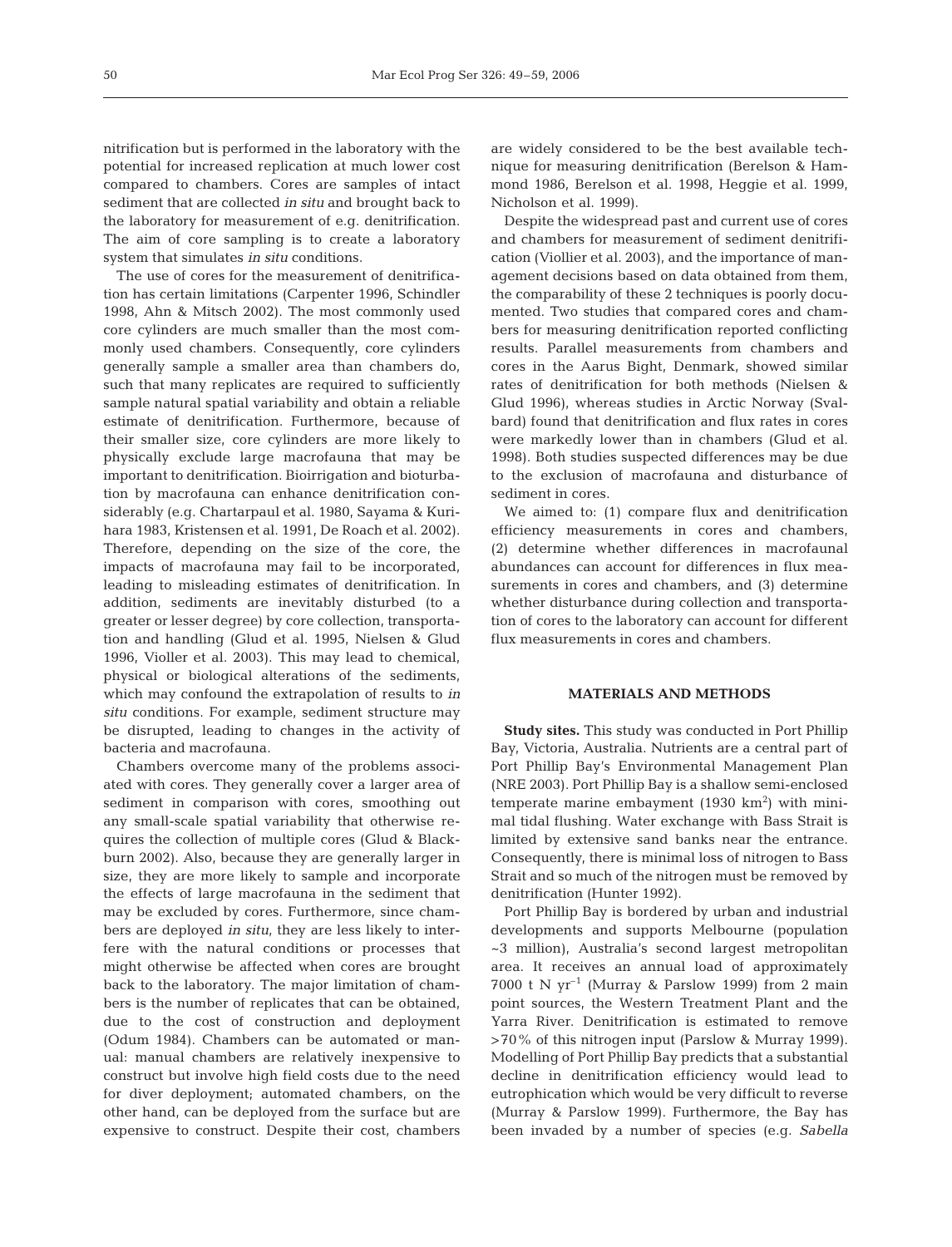*spallanzanii*, *Asterias amurensis*) in recent years (Keough & Ross 1999, Hewitt et al. 2004) which have the potential to alter denitrification (Murray & Parslow 1999).

Two sites were chosen for this study; Clifton Springs (38° 08' S, 144° 32' E) and Williamstown (37° 52' S, 144° 53' E). These sites were chosen because they represent two of the common sediment types thought to be important for denitrification in Port Phillip Bay (Nicholson et al. 1996). All sampling was conducted over unvegetated soft sediment at a depth of ~8 m.

**Sampling apparatus.** Chambers consisted of a clear polycarbonate cylinder (length 40 cm, inner diameter 29 cm) with a closed and open end. The open end was pushed into the sediment to a depth of ~10 cm. This left an enclosed body of overlying 'headspace' water with a height of ~30 cm and a volume of ~20 l. The closed end contained a number of important features including: (1) a sealable sampling tube, (2) pressure/water compensating tube, (3) pulsed dissolved oxygen (DO) probe, and (4) a battery-powered stirring paddle that simulated water currents and prevented water within the chamber becoming stagnant. The DO probe was connected to a data logger programmed to read DO every 10 min. This particular chamber design has been used previously (e.g. Nicholson et al. 1996, 1999).

Core cylinders consisted of a clear Perspex cylinder (length 50 cm, inner diameter 11 cm) that was open at both ends. The core cylinders were pushed into the sediment to a depth of ~40 cm. This left a headspace water height of ~10 cm which equated to a volume of ~1 l. Core cylinders had the same important features as chambers (i.e. a sampling tube, pressure compensating tube, DO probe, and stirring paddle). As with chambers, these were placed on the closed end (which for core cylinders were removable). The shear velocity generated by the stirring paddle was  $0.34 \text{ cm s}^{-1}$  in core cylinders and  $0.87 \text{ cm s}^{-1}$  in chambers.

**Sampling methods.** *Cores vs. chambers—flux measurements:* The core-chamber comparison was conducted at Clifton Springs during March 2004 and Williamstown during May 2004. At each site, 5 plots  $(1 \times 1 \text{ m})$  were marked out haphazardly using SCUBA. Chambers were then pushed into the sediment in each plot by divers and allowed to equilibrate for 0.5 h to allow any sediment that was stirred up during deployment to settle. Duplicate 40 ml water samples were then taken from each chamber. After ~20 h, a second set of water samples was taken. As a control, ambient water samples were taken at the start and end, and DO levels were measured from bottom water outside the chambers throughout the deployment.

Cores were taken from sediments within 50 cm of the chambers. Divers collected cores by pushing core cylinders into the sediment. While each cylinder was in the sediment, divers placed a bung in the upper end of the cylinder to create suction while cores were carefully lifted out of the sediment. Once this had been done, a second bung was placed in the lower end of the core cylinder. Cores were maintained upright to minimise sediment disturbance. To keep cores at ambient water temperature during transportation, ice was added to seawater-filled bins as necessary. Field water was collected in sterilised plastic containers for replacement of core headspace water in the laboratory.

In the laboratory, bungs were removed from the upper ends of the cylinders, and the cores (in their cylinders) were stored in a large temperaturecontrolled holding tank that had aerated field water flowing through it. Nylon mesh (300 µm) was placed over the upper ends of the core cylinders while in the holding tank, to prevent infauna from swimming out of the core cylinders. Cores remained in the holding tank for a minimum of 24 h before being incubated. This allowed infauna within the cores to re-adjust from any disturbance they may have encountered during the collection, transportation and handling process.

Prior to incubation, ends were re-attached to each core cylinder and the pressure/water compensating tubes were connected to a reservoir containing field water at *in situ* DO levels. The headspace water was replaced with fresh field water and duplicate 40 ml water samples were taken by syringe at the start of incubation. A second set of samples were taken 45 h later, once DO levels had dropped to similar levels as chambers (~50% saturation). As a control, water samples were taken and DO levels were measured from the field water reservoir. These samples were compared to ambient water samples taken in the field to ensure that cores were incubated under similar conditions as chambers.

*Cores vs. chambers—macrofauna:* To test whether macrofaunal abundances differed between cores and chambers, the top 10 cm of sediment from cores and chambers was collected for macrofauna immediately following incubation. Macrofauna were sampled from chambers using a diver-operated suction sampler. The suction sampler drew sediment and the associated macrofauna up into a self-sieving mesh bag (1 mm mesh size). Suction was derived from a petrol-powered water pump aboard a boat positioned directly above the study site. The sampling area was defined by pushing a cylinder into the sediment over the area where the chamber had been. Macrofauna were collected from cores by sieving the top 10 cm of sediment through a 1 mm sieve. All macrofauna were stained with 0.1% Rose Bengal, preserved in 70% ethanol and then sorted, counted and identified to family level or further using a dissecting microscope.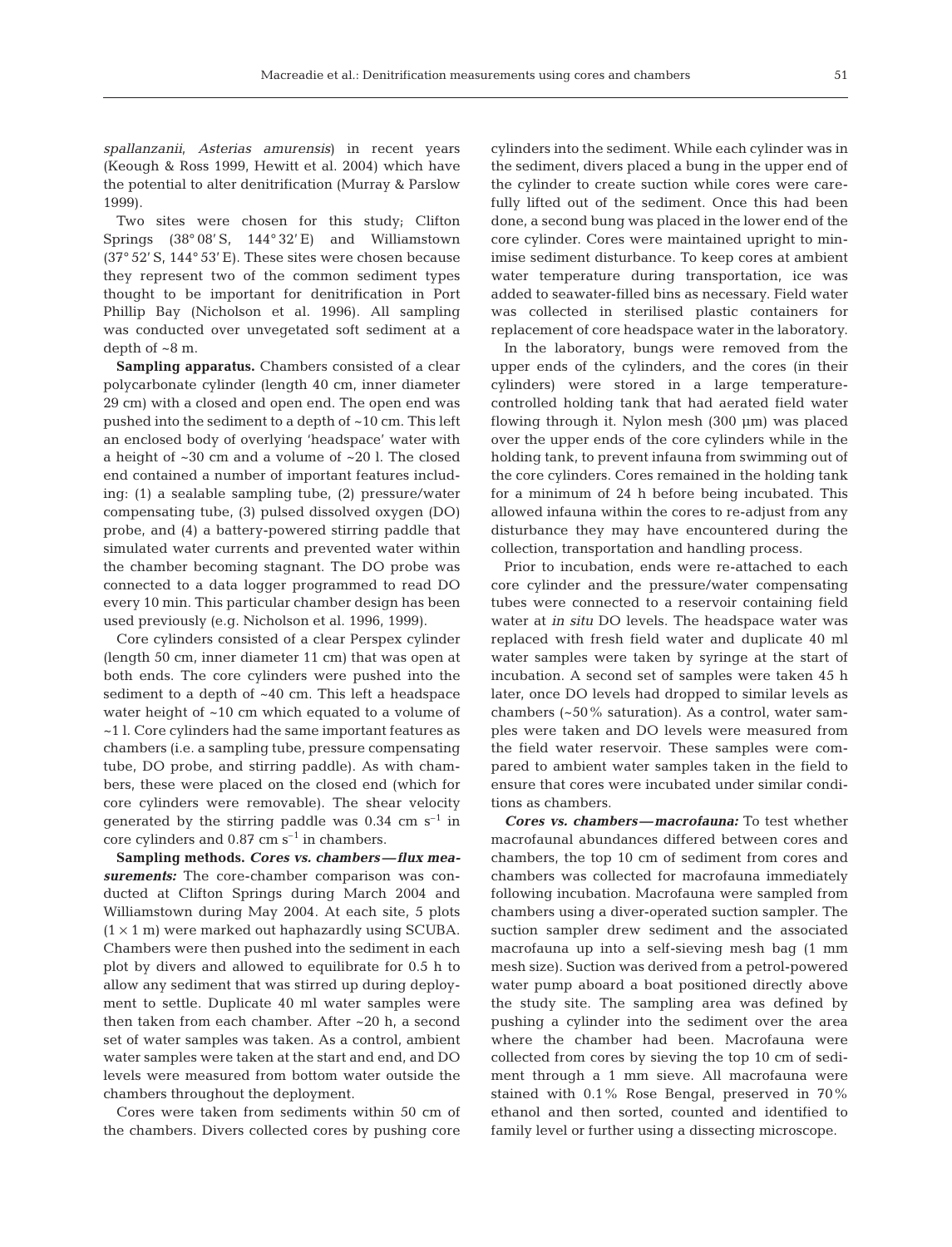*Cores vs. chambers—disturbance:* Clear differences in fluxes were found between cores and chambers. To test the hypothesis that disturbance of cores during collection, transportation and handling explains the different flux results, we deployed core cylinders in the field and compared them to cores in the laboratory. To do this we modified the core cylinders so that they could be deployed in the field (the stirrer mechanism was encased in a waterproof housing and the DO probe and the sampling and pressure/water compensating tubes were repositioned). Since the new core cylinders were a slightly different design from the old ones, we also made a comparison between the new and old design in the laboratory. The experiment consisted of 6 replicates of 4 treatments: (1) chambers deployed in the field, (2) new core cylinders deployed in the field, (3) new core cylinders incubated in the laboratory, (4) old core cylinders incubated in the laboratory. This experiment was conducted during August and September 2004 at Williamstown (37° 52' S,  $144^{\circ} 52'$  E).

The following predictions were made: (1) if the cause of lower DO,  $NO<sub>3</sub><sup>-</sup>$  and  $NO<sub>2</sub><sup>-</sup>$  fluxes is the disturbance of cores during collection and transportation, then measurements of these fluxes should be similar in cores and chambers in the field; (2) if disturbance during collection and transportation of cores was not the cause of differences between cores and chamber flux measurements, then cores in the field should give the same measurements as cores in the laboratory; (3) if the new-design core cylinders did not alter flux or denitrification efficiency measurements, then they should give the same measurements as the old-design core cylinders.

All details of this experiment were carried out as described previously except all water samples were taken after 20 h and single samples were taken rather than duplicate samples. Duplicate samples taken in the first experiment generally did not improve estimates, so single samples were taken to reduce costs.

**Analysis of water samples.** Water samples were analysed for  $N_2$  and dissolved inorganic nitrogen (DIN:  $NH_4^+$ ,  $NO_2^-$  and  $NO_3^-$ ). For  $N_2$  analysis, samples were placed in gas–tight glass vials, and 20  $\mu$ l of HgCl<sub>2</sub> was added to each (to prevent microbial growth) before the vials were plugged and stored—submerged, at *in*  $situ$  temperature—until analysis.  $N_2$  levels were determined from changes in the  $N_2$ :Ar ratios ( $\pm$ 0.05%) measured on a membrane inlet mass spectrometer (MIMS) using the method and instrumentation of Kana et al. (1994). For analysis of DIN, samples were filtered (0.45 µm) and stored frozen in brown high density polyethylene bottles. DIN analysis was carried out by modifications of standard segmented-flow colorimetry methods (Anonymous 1972, 1973), using methods

adapted for detection of low levels in seawater. Samples were analysed in duplicate. If duplicates differed by more than twice the detection limit, the analysis was repeated.

**Calculations.** Net flux, the difference between 2 unidirectional fluxes, will hereafter be referred to as 'flux'. Flux was measured in units of  $\mu$ mol m<sup>-2</sup> d<sup>-1</sup> using the following:

$$
Flux = \frac{\Delta C}{\Delta T} \times \frac{V}{A}
$$

where  $\Delta C$  is the change in concentration of solute (µmol  $l^{-1}$ ),  $\Delta T$  is the duration of incubation (d), V is the volume of water enclosed (l), and A is the seafloor area  $(m<sup>2</sup>)$ .

Denitrification efficiency (DE, %) was defined as the proportion of nitrogen fluxed into the water column as  $N_2$  compared with the total DIN fluxed into the water column and was calculated from the following:

$$
DE = \frac{N_2}{N_2 + DIN} \times 100
$$

where  $N_2$  is the number of moles of nitrogen fluxed into the water column as  $N_2$ , and DIN is the number of moles of DIN fluxed into the water column.

**Statistical analysis.** Fluxes, denitrification efficiency measurements, and macrofaunal densities in cores and chambers were compared using 2-sample *t*-tests and variance was compared by *F*-tests. Macrofaunal groups were analysed if they occurred in ≥80% of either core or chamber replicates from Williamstown. Because overall densities were lower at Clifton Springs, macrofauna were analysed if they were found in ≥60% of replicates. Macrofaunal groups that did not meet these cut offs, but have previously been established as important bioirrigators or bioturbators (e.g. callianasid shrimp) were also analysed. Macrofaunal groups not meeting either of these criteria were combined into higher taxonomic groups for analysis. Pearson correlation analyses were used to look for correlations between nutrient fluxes and macrofauna densities.

In the disturbance experiment, 1-way ANOVA and planned comparisons were made among treatments for all flux and denitrification efficiency measurements. The 4 treatments were: chambers in the field (C), new core cylinders in the field (NF), new core cylinders in the laboratory (NL), and old core cylinders in the laboratory (OL). Planned comparisons were first made between OL and NL to determine whether the 2 designs gave different results. When this was not significant, results from all laboratory cores ([OL+NL]/2) were combined and compared with NF to test the effects of deploying core cylinders in the field compared to in the laboratory. When no significant differ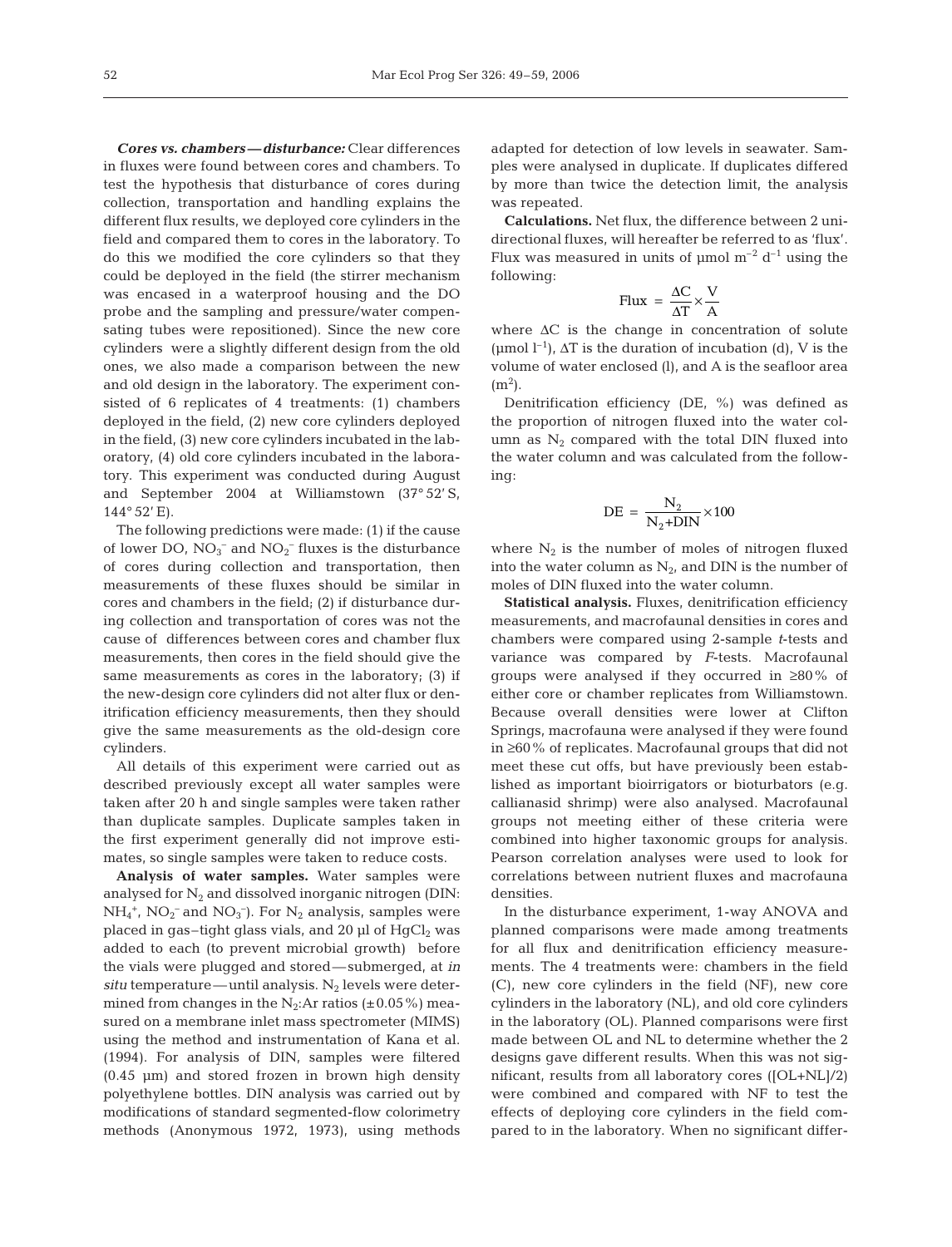ences were observed between laboratory cores and field cores, all cores were combined ([OL+NL+NF]/3) and compared with C. Statistical tests were accepted as significant at  $p < 0.05$ . All data presented are untransformed as transforming did not improve normality.

## **RESULTS**

#### **Cores vs. chambers—fluxes**

The rate of DO depletion was significantly higher in chambers than cores (Fig. 1, Table 1). In chambers, DO levels dropped ~6 times faster than in cores. This pattern was consistent at both sites.  $N_2$  fluxes were similar in cores and chambers (Fig. 1, Table 1). On the whole,  $N_2$  flux was directed out of the sediment and into the water column in chambers and cores at both sites. Fluxes of total DIN and  $NH_4^+$  were similar in cores and chambers at both sites (Fig. 1, Table 1), but fluxes of  $NO<sub>3</sub><sup>-</sup>$  and  $NO<sub>2</sub><sup>-</sup>$  weren't always comparable.  $NO<sub>3</sub><sup>-</sup>$  and  $NO<sub>2</sub><sup>-</sup>$  fluxes were significantly lower in cores than chambers at both sites (Fig. 1, Table 1). NO3 – flux was mostly directed into the sediments in cores and out of the sediment in chambers (Fig. 1). NO2 – was mostly fluxed out of the sediment in chambers at both sites (Fig. 1).  $NO<sub>2</sub><sup>-</sup>$  fluxes were negligible in cores. In general, the fluxes of  $N_2$ ,  $NH_4^+$ ,  $NO_3^-$  and NO2 – were greater at Williamstown than Clifton Springs. Given that core cylinders sample a smaller area than chambers, we predicted that flux measurements would be more variable in cores. However, there were more instances where flux measurements were significantly more variable in chambers than cores (Table 1), although no consistent pattern was observed.

There were no significant differences in denitrification efficiency in cores and chambers at either site (Fig. 2, Clifton Springs: df = 8, *t* = –1.975, p = 0.084, Williamstown: df = 8, *t* = –0.929, p = 0.380).

#### **Cores vs. chambers—macrofauna**

At Clifton Springs the mean abundance of individuals was  $1845 \text{ m}^{-2}$ . The dominant groups were crustaceans  $(63\%)$  and bivalves  $(8\%)$ . There were no significant differences in the mean densities of macrofauna in cores and chambers (data not shown), but



Fig. 1. Mean fluxes ( $\pm$ SE) of dissolved oxygen (DO), N<sub>2</sub>, dissolved inorganic nitrogen (DIN),  $NH_4^+$ ,  $NO_3^-$ , and  $NO_2^$ in cores and chambers from Clifton Springs (CS) and Williamstown (W). Positive flux values indicate net fluxes out of the sediment and into the water column. Negative flux values indicate net fluxes into the sediment from the water column

Table 1. Comparison of mean (2-sample *t*-test, df = 8) and variance (2-tailed *F*-test, df = 4, 4) for flux measurements (µmol m<sup>-2</sup> d<sup>-1</sup>) from cores and chambers from Clifton Springs and Williamstown. The *F*-test was calculated as core/chamber for each value. **Bold**: p < 0.05

| Nutrient           | <b>Clifton Springs</b> |         |                 |       | Williamstown |         |            |         |
|--------------------|------------------------|---------|-----------------|-------|--------------|---------|------------|---------|
|                    | Mean                   |         | Variance        |       | Mean         |         | Variance   |         |
|                    |                        | p       | <i>F</i> -ratio | р     |              | p       | $F$ -ratio | р       |
| DO                 | $-3.96$                | 0.005   | 50.543          | 0.001 | $-24.99$     | < 0.001 | 0.701      | 0.369   |
| $\mathrm{N}_2$     | $-0.56$                | 0.591   | 34.193          | 0.002 | 0.34         | 0.744   | 6.134      | 0.053   |
| <b>DIN</b>         | 0.94                   | 0.373   | 0.339           | 0.160 | 1.17         | 0.277   | 0.169      | 0.057   |
| $NH4+$             | $-0.71$                | 0.501   | 0.503           | 0.261 | $-0.97$      | 0.362   | 0.075      | 0.014   |
| $NO_3^-$           | 2.94                   | 0.019   | 0.284           | 0.125 | 3.97         | 0.004   | 0.326      | 0.152   |
| $NO2$ <sup>-</sup> | 6.32                   | < 0.001 | 2.630           | 0.186 | 4.62         | 0.002   | 0.001      | < 0.001 |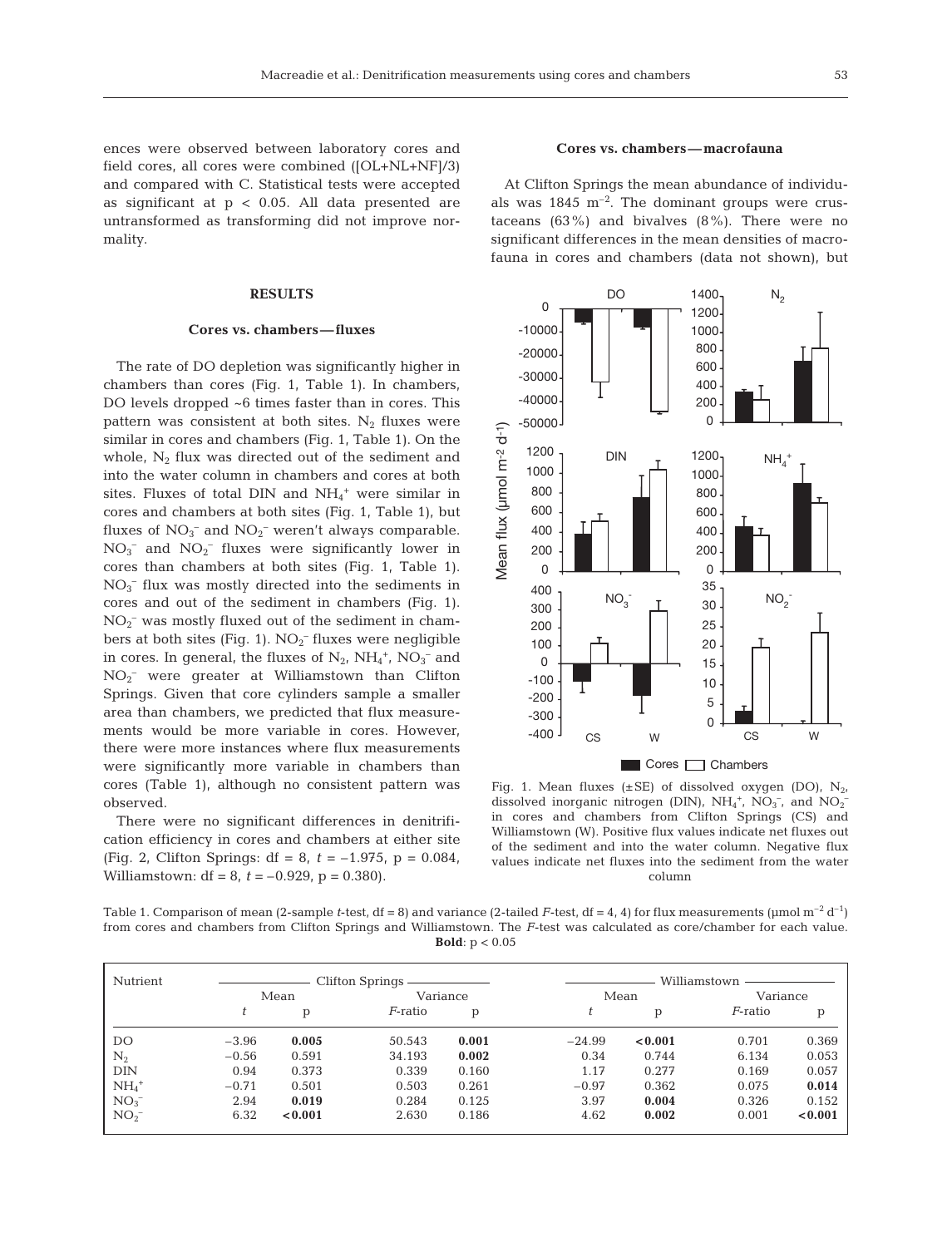

Fig. 2. Denitrification efficiency (mean ± SE) from cores and chambers at Clifton Springs (CS) and Williamstown (W)

variability was significantly higher in cores than chambers for most groups (Fig. 3). A number of less common taxa (crabs, heart urchins and brittle stars) were collected in chambers but not cores.

At Williamstown the mean abundance of individuals was  $3243 \text{ m}^{-2}$ . The dominant groups were crustaceans  $(45\%)$ , polychaetes  $(31\%)$ , and bivalves  $(14\%)$ . No significant differences were observed in the mean densities of macrofauna in cores and chambers (data not shown), and variance in the mean density sampled by cores was significantly higher than chambers for most groups (Fig. 4). Some of the less common taxa (gastropods, cumaceans, and the bivalve *Fulvia tenuicostata*) were present in chambers but not cores.

We looked for correlations between macrofaunal densities and fluxes. A number of macrofaunal groups were correlated with fluxes in cores and chambers (data not shown), however, no obvious relationships were observed, and the number of significant results  $(<5\%)$  was no more than that which would be expected by chance.



Fig. 3. Density (mean  $\pm$  SE) of macrofaunal groups in cores and chambers from Clifton Springs. *v*: significant differences in variance of macrofaunal densities between cores and chambers

## **Cores vs. chambers—disturbance**

No significant differences were observed between old and new core cylinders in the laboratory (Table 2, Figs. 5 & 6), suggesting that modifications to old core cylinders had no effect on fluxes or denitrification efficiency. There were no significant differences in flux or denitrification efficiency measurements between cores in the laboratory and field (Table 2, Figs. 5 & 6). Therefore, disturbance during collection, transportation and handling of laboratory cores could not account for differences in flux measurements in cores and chambers. Fluxes of DO,  $N_2$ , DIN, NH<sub>4</sub><sup>+</sup>, and NO<sub>3</sub><sup>-</sup> were significantly higher in chambers than in cores (Table 2, Fig. 5). Measurements of  $NO<sub>2</sub><sup>-</sup>$  flux and denitrification efficiency were not significantly different in cores and chambers (Table 2, Figs. 5 & 6).

## **DISCUSSION**

Denitrification is measured using cores or chambers under the assumption that they give comparable measurements. This is an important assumption as it concerns our ability to accurately measure how much nitrogen is being removed from a system and affects whether we can combine studies to produce broader syntheses. We found that estimates of denitrification efficiency were not significantly different between cores and chambers at 2 sites in Port Phillip Bay. Furthermore, when we compared laboratory cores and chambers in the disturbance experiment there was no significant difference. Even after combining the core and chamber data from all of these experiments, there were still no significant differences between core and chamber measurements (Table 3). It should be noted, however, that even this analysis had relatively low power (47%) to detect a 20% change, which would be considered a substantial change in denitrification efficiency. Although overall denitrification was not significantly different, there were substantial differences in individual fluxes. The flux patterns offered strong evidence that denitrification was not always taking place via the same pathways in cores and chambers.

Denitrification can be coupled or uncoupled (Herbert 1999). During coupled denitrification, denitrifying bacteria are supplied with NO<sub>3</sub><sup>-</sup> by nitrifying bacteria in the oxic layers of the sediment. Alternatively, denitrifying bacteria can obtain  $NO<sub>3</sub><sup>-</sup>$  from the water column during uncoupled denitrification. In chambers, denitrification appeared to be coupled as indicated by net production and flux of  $NO<sub>2</sub><sup>-</sup>$  and  $NO<sub>3</sub><sup>-</sup>$  out of the sediment and into the water column. In cores, net fluxes of  $NO_3^-$  into the sediment and negligible overall  $NO<sub>2</sub><sup>-</sup>$  production suggested that sedimentary nitrifica-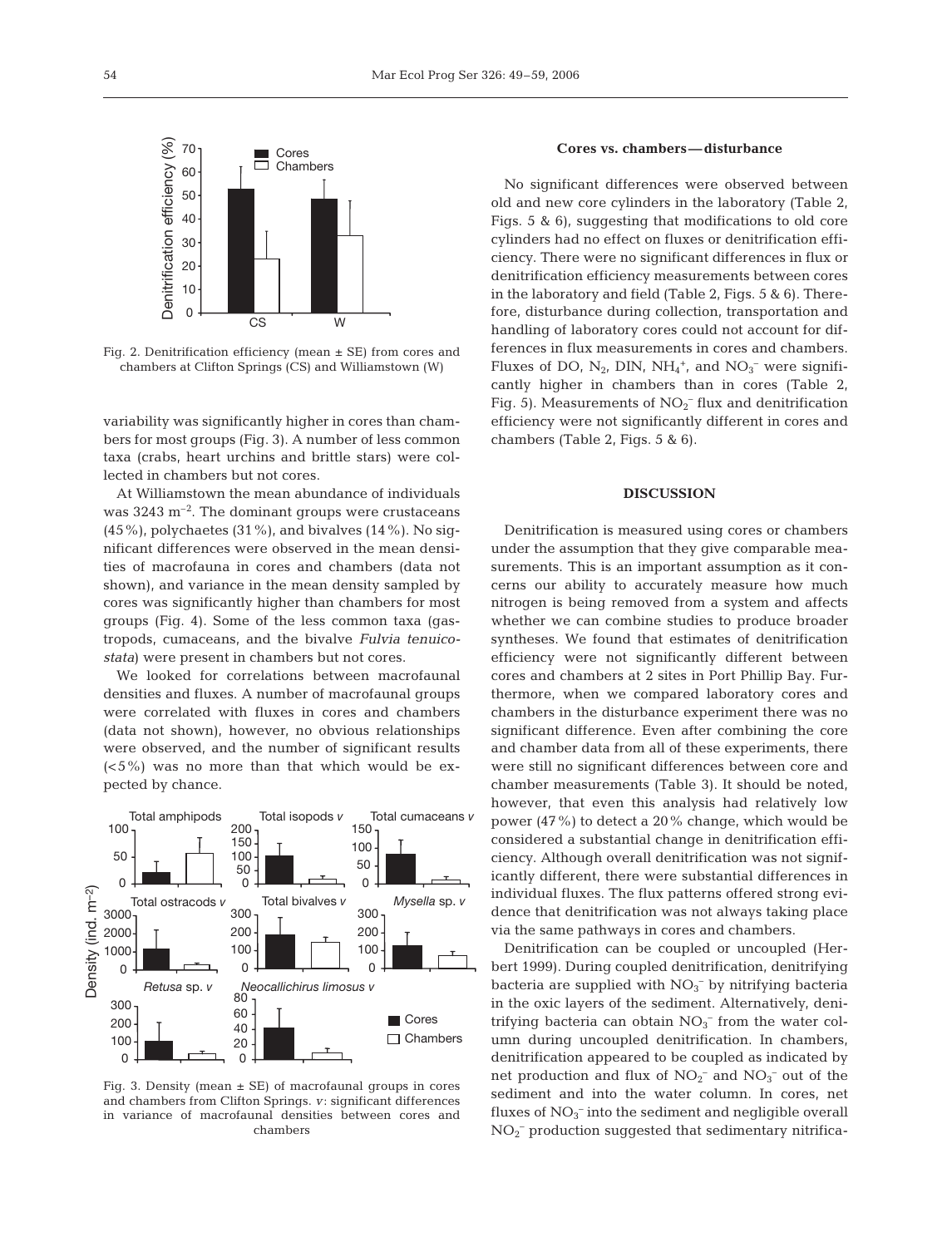

Fig. 4. Density (mean  $\pm$  SE) of macrofaunal groups in cores and chambers from Williamstown. *v*: significant differences in variance of macrofaunal densities between cores and chambers

tion was not meeting the requirements of denitrification and consequently, the relative importance of uncoupled denitrification in cores was greater.

We propose 2 scenarios to explain the different pathways in cores and chambers. In chambers, large

amounts of oxygen penetrated the sediment, creating a broad oxic zone for nitrification to take place (Blackburn & Blackburn 1993). Nitrifying bacteria produced  $NO<sub>3</sub><sup>-</sup>$ , which was subsequently denitrified or fluxed back into the water column (Jenkins & Kemp 1984). The broad oxic zone had 2 important consequences for denitrification in chambers. First, it increased the transport distance for  $NO<sub>3</sub><sup>-</sup>$  from the water column to reach the anoxic zone (Cook et al. 2004) so that denitrifying bacteria relied predominantly on  $NO<sub>3</sub><sup>-</sup>$  supply through nitrification (i.e. coupled denitrification). Second, the broad oxic zone decreased the volume of sediment habitable by denitrifying bacteria (Herbert 1999) and consequently, there were less denitrifying bacteria and therefore less demand for NO3 – from nitrification. A reduced demand for denitrification is consistent with more  $NO_3^-$  fluxed out of the sediment, as was observed.

In cores, small amounts of oxygen penetrated the sediments compared to chambers. This narrowed the oxic zone and reduced the sediment volume available for sedimentary nitrification to take place (Cook et al. 2004), which is why only small amounts of  $NO<sub>2</sub><sup>-</sup>$  and  $NO<sub>3</sub><sup>-</sup>$  were produced. Thus, the potential for coupled nitrification–denitrification was reduced and denitrifying bacteria relied to a greater degree on water column $\mathrm{NO_3}^-$  as a substrate for denitrification (i.e. uncoupled denitrification). Due to the lack of  $NO<sub>3</sub><sup>-</sup>$  production in sediments, a concentration gradient drove  $NO<sub>3</sub><sup>-</sup>$  from the water column into the sediment (Santschi et al. 1990) explaining why there were net fluxes of  $NO<sub>3</sub><sup>-</sup>$  from the water column into the sediment. A lack of oxygen penetration into the sediment caused the oxic zone to narrow, so that the transport distance for  $NO_3^-$  to reach the anoxic sediment decreased, facilitating uncoupled denitrification in cores.

While we can only suggest a mechanism, the data strongly suggest that the relative importance of uncoupled and coupled denitrification is different in cores and chambers, and therefore cores and chambers are not directly comparable. If the cause of difference can

Table 2. Results of a 1-way ANOVA and planned comparisons for differences in fluxes (µmol  $m^{-2}$  d<sup>-1</sup>) and denitrification efficiency (%) at Williamstown. The 4 treatments were: chambers in the field (C), new core cylinders in the field (NF), new core cylinders in the laboratory (NL), and old core cylinders in the laboratory (OL). **Bold:** p < 0.05

| Nutrient<br>df  |    | <b>ANOVA</b><br>MS | p     |       | Planned comparisons<br>OL vs. NL NL vs. NF C vs. Cores |       |  |
|-----------------|----|--------------------|-------|-------|--------------------------------------------------------|-------|--|
| DO              | 20 | 3.78               | 0.000 | 0.497 | 0.788                                                  | 0.000 |  |
| $N_{2}$         | 19 | 10650.06           | 0.139 | 0.797 | 0.932                                                  | 0.023 |  |
| <b>DIN</b>      | 20 | 234344.99          | 0.004 | 0.413 | 0.766                                                  | 0.000 |  |
| $NH4+$          | 20 | 218408.56          | 0.007 | 0.398 | 0.645                                                  | 0.001 |  |
| $NO_{3}^{-}$    | 20 | 2091.44            | 0.005 | 0.996 | 0.242                                                  | 0.001 |  |
| NO <sub>2</sub> | 20 | 118.01             | 0.128 | 0.906 | 0.124                                                  | 0.066 |  |
| Denitrifica-    | 19 | 1040.56            | 0.535 | 0.687 | 0.277                                                  | 0.373 |  |
| tion efficiency |    |                    |       |       |                                                        |       |  |
|                 |    |                    |       |       |                                                        |       |  |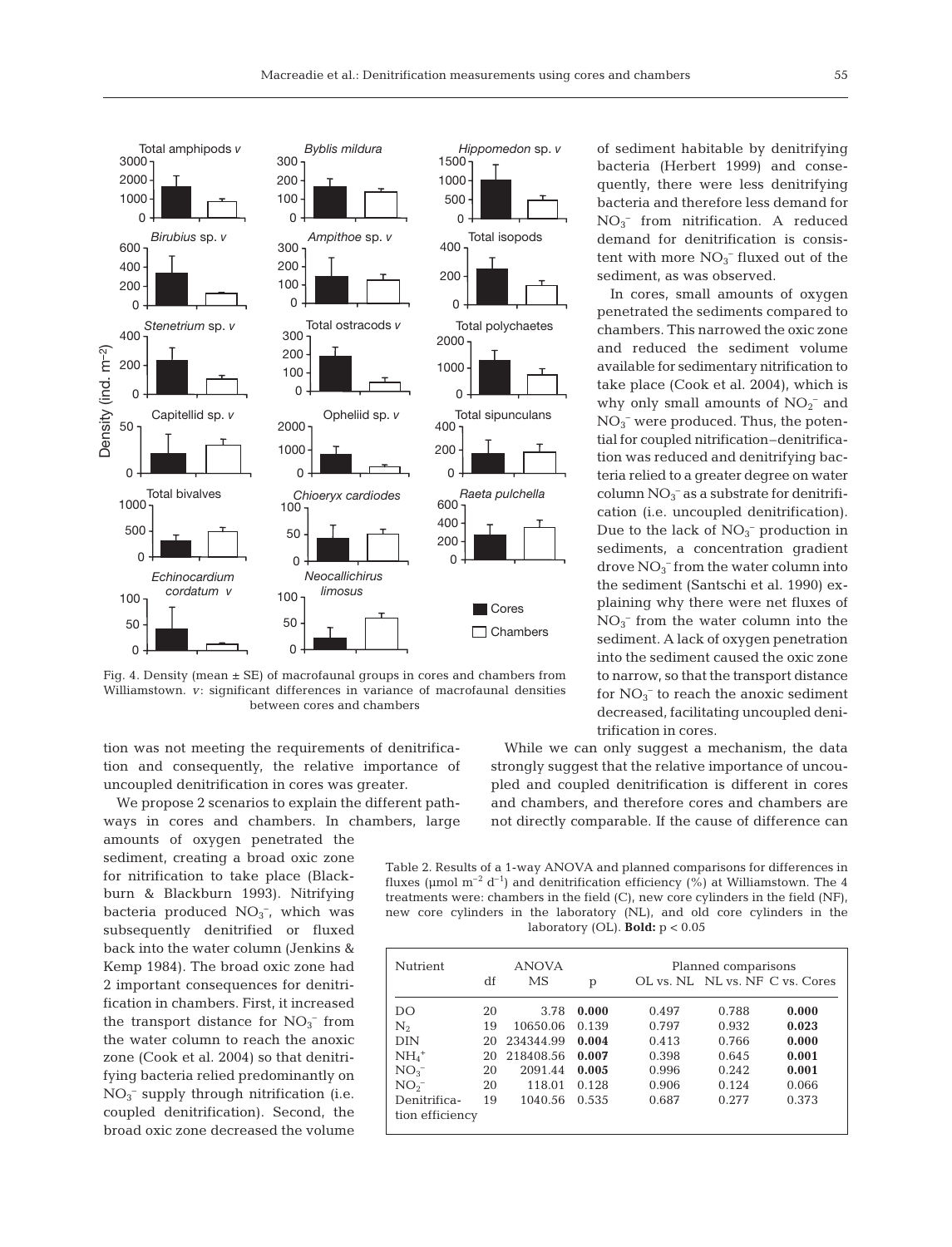

Fig. 5. Mean fluxes ( $\pm$ SE) of dissolved oxygen (DO), N<sub>2</sub>, dissolved inorganic nitrogen (DIN),  $NH_4^+$ ,  $NO_3^-$ , and  $NO_2^-$  in chambers (C), new core cylinders in the field (NF), new core cylinders in the laboratory (NL), and old core cylinders in the laboratory (OL). Positive fluxes indicate that the solute is being fluxed out of the sediment and negative fluxes indicate that the solute is being fluxed into the sediment

be determined, then it is possible that cores could be modified to give comparable measurements to chambers leading to substantial cost savings. The next aim of our study was to attempt to determine the cause of differences between cores and chambers.

Oxygen penetration depth was considered an important factor leading to differences in core and chamber flux measurements. We proposed that differences in oxygen penetration could be explained by differences in the levels of fauna-mediated oxygen consumption

(FOU). Unlike diffusive  $O<sub>2</sub>$  uptake, which is inversely proportional to oxygen penetration depth, FOU comprises  $O_2$  consumption associated with ventilation of macrofauna burrows and can lead to an increase in oxygen penetration depth and a broadening of the oxic zone (Glud et al. 2003). Since core cylinders are more likely to physically exclude large macrofauna because of the small size of the former relative to chambers (Glud & Blackburn 2002), we compared the densities



Fig. 6. Denitrification efficiency measurements (mean  $\pm$  SE) from chambers (C), new core cylinders in the field (NF), new core cylinders in the laboratory (NL), and old core cylinders in the laboratory (OL)

of macrofauna sampled by core cylinders and chambers to determine whether physical exclusion could account for differences between core and chamber flux measurements. We found that core cylinders failed to sample certain macrofaunal groups at our study sites. Two of these groups, brittle stars and heart urchins, have been shown to influence nutrient fluxes. The heart urchin *Echinocardium australe* influences fluxes of oxygen,  $NO_3^-$  and  $NH_4^+$  at densities of 70 ind.  $m^{-2}$ (Lohrer 2003) and the brittle star *Amphiura filiformis* influences fluxes at densities of  $1326$  ind.  $m^{-2}$  (Vopel et al. 2003). At our study sites, heart urchins and brittle stars were found at densities of 12 and 6 ind.  $m^{-2}$ , respectively. Given that the densities of these groups were significantly lower than those reported by Loher (2003) and Vopel et al. (2003) it is difficult to ascertain whether they might have affected fluxes at our sites. However, it does demonstrate that cores may fail to incorporate the effects of taxa that are large and/or present in low densities.

We also tested the hypothesis that insufficient core replicates were taken to adequately sample natural spatial variability and obtain reliable flux estimates. We found no significant difference in the mean densities of macrofauna sampled by core cylinders and chambers at either study site. It is therefore unlikely that differences in the mean densities of macrofauna

Table 3. Results of a 2-way ANOVA for differences in denitrification efficiency measurements using cores and chambers. Experiments and treatments were treated as fixed factors

|                                | df | МS       | F-ratio | р     |
|--------------------------------|----|----------|---------|-------|
| Experiment                     |    | 29.833   | 0.037   | 0.963 |
| Treatment (cores vs. chambers) |    | 2185.021 | 2.731   | 0.111 |
| $Experiment \times Treatment$  |    | 399.762  | 0.5     | 0.613 |
| Residual                       | 25 | 800.214  |         |       |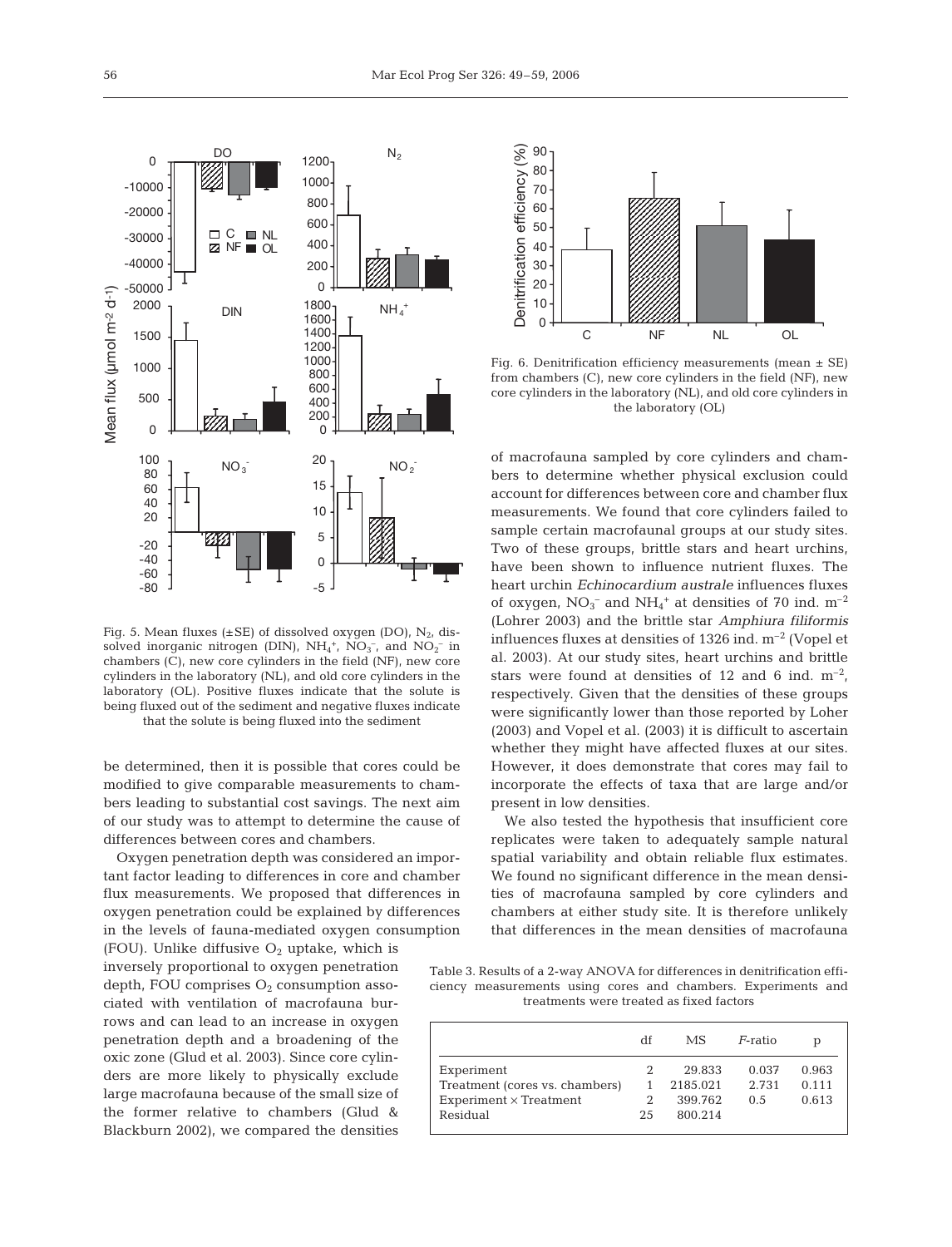can account for differences in flux estimates. However, as anticipated, density estimates were significantly more variable in cores for most macrofaunal groups.

Disturbance was thought to be another possible cause of differences between cores and chambers. The deployment of chambers *in situ* involves relatively little disturbance to the sediment being sampled. Chambers are simply inserted over an area of sediment and then incubation begins. Cores on the other hand may undergo large amounts of disturbance as they are collected from the seafloor, brought to the surface, and then transported back to the laboratory. This can lead to a number of forms of disturbance with the potential to introduce physical, chemical or biological changes in cores.

To determine whether disturbance during collection, transportation, and handling could account for difference between cores and chambers, we deployed core cylinders in the field and found that they gave similar measurements as core cylinders in the laboratory. Therefore, these forms of disturbance could not account for differences between cores and chambers. This was an important finding as it allowed us to eliminate a number of potential reasons why cores and chambers differ. For example, we considered the effects of pressure changes as cores are brought to the surface to be a potential cause of difference between cores and chambers. Cores brought to the surface from depths >20 m undergo decompression which disturbs biological activity and pore-water chemistry (Jahnke et al. 1989, Glud et al. 1995). As there were no differences between cores we deployed in the field and those we brought to the surface, we were able to discount pressure changes as a source of significant differences between cores and chambers.

Another source of major concern was our ability to simulate *in situ* conditions, such as light, in the laboratory. We conducted our laboratory incubations using normal room lighting on a day/night cycle. Variation in light could alter photosynthetic patterns of microphytobenthos in the sediments and affect the comparability of cores and chambers. Higher rates of coupled denitrification in light lead to increased nitrification activity due to photosynthetically-mediated increases in oxygen penetration depth (Risgaard-Petersen et al. 1994). However, our disturbance experiment showed that differences in light exposure were unlikely to lead to differences between cores and chambers, since cores in the field did not differ significantly from cores in the laboratory.

Although the possibilities were narrowed, we were unable to determine the exact cause of differences between cores and chambers. However, during the disturbance experiment, we identified another form of disturbance which we believe may be responsible for the differences between cores and chambers. When

core cylinders were inserted into the sediment, the sediment inside the cylinders became compressed. This could affect burrowing macrofauna and the bacteria associated with their burrow walls. Core-cylinder insertion can damage macrofauna and cause their burrows to collapse (Herbert 1999, Glud & Blackburn 2002). Obviously, macrofaunal activity will be affected by this, and their potential effects on denitrification or fluxes modified. Perhaps more important is the damage caused to the bacteria that line their burrow walls. Several studies have observed higher nitrification activity in the sediment lining burrow walls compared to sediment without burrows (Hylleberg & Henriksen 1980, Henriksen et al. 1983, Kristensen 1985). This is because burrow walls provide aerobic sites for nitrifying bacteria to inhabit which leads to higher nitrification capacity. Compression of sediment could therefore reduce nitrification capacity. The reason that this is more likely to occur in cores than chambers is due to differences between the edge/area ratios of cores and chambers. The ratio of edge to sediment surface area was  $0.36 \text{ cm}^{-1}$  in cores compared to  $0.14 \text{ cm}^{-1}$  in chambers. This means that a greater proportion of sediment is exposed to edge effects in cores. Another contributor to compression of sediment in cores is the depth of insertion. Core cylinders were inserted into the sediment to a depth of ~40 cm for comparability with laboratory cores, whereas chambers were only inserted to a depth of ~10 cm. Considerable force was required to insert core cylinders to this depth which would have also contributed to greater sediment compression.

Our compression hypothesis leads to the question of whether core cylinders could be modified to give similar flux estimates to chambers. If the core diameter was increased and depth of insertion was reduced, then we predict that cores would give similar results to chambers. However, such modifications may not be logistically possible. If core cylinder diameter was increased to a similar size as that of chambers, it would be difficult to achieve adequate suction to withdraw the sediment intact. Reducing the depth of core-cylinder insertion would preclude some deeper-burrowing, but potentially important, species. At present there appears to be no resolution to such issues. Further study is required to investigate different core-cylinder designs. The container walls of core cylinders and chambers define the experimental system and help enclose a body of water for measurement of nutrient exchange, but they also create sites for artificial interactions (Chen & Kemp 2004). The potential artifacts introduced by the enclosure process will always need to be borne in mind.

During the second experiment we found that cores introduce an artifact that could affect their comparability to chambers, and potentially lead to false or mis-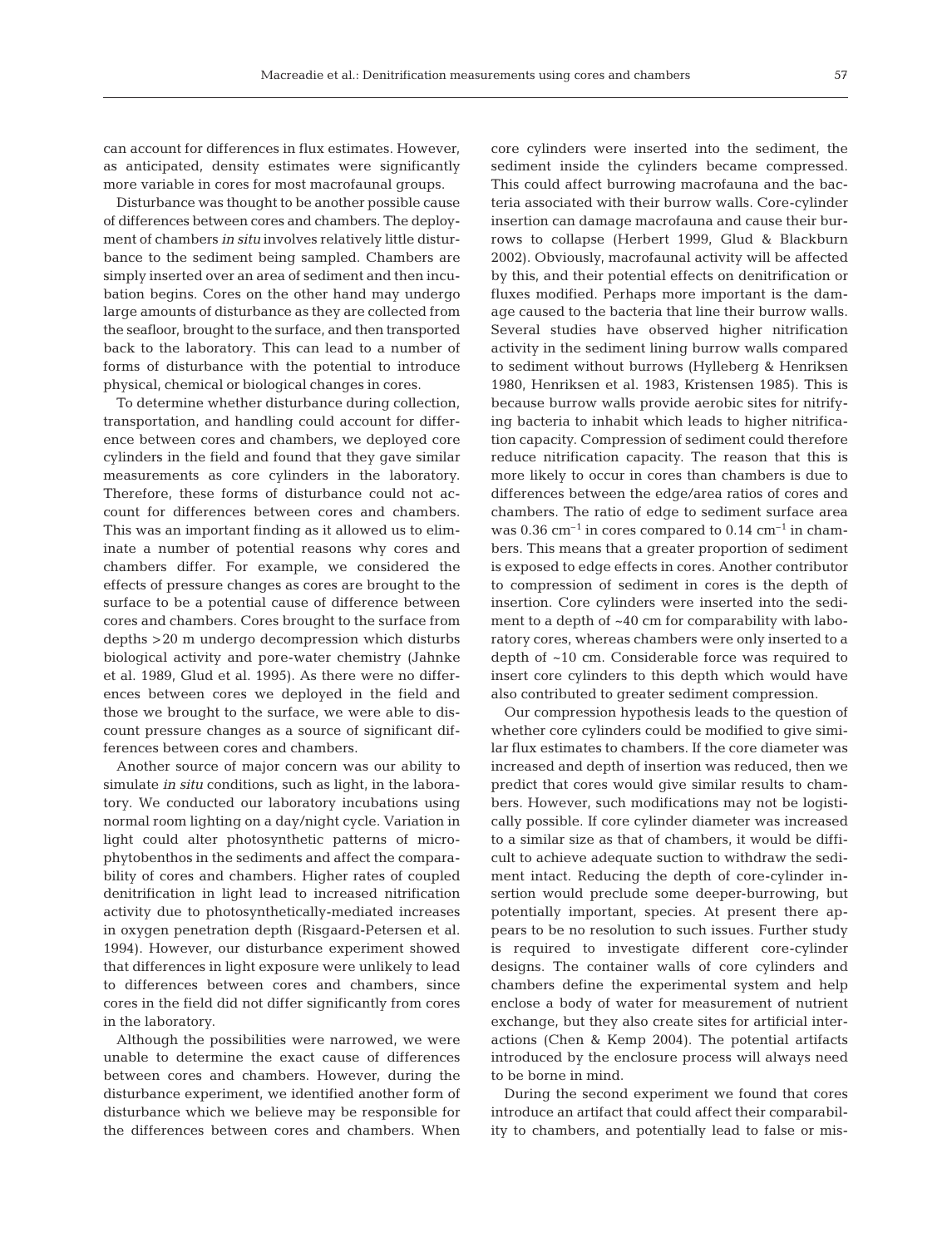

NH<sub>4</sub>  $NO<sub>3</sub>$  $NO<sub>2</sub>$ 

 $\Box$  $\Box$ п

Fig. 7. Mean starting concentrations  $(\pm SE)$  of  $NH_4^+$ ,  $NO_3^-$ , and  $NO<sub>2</sub><sup>-</sup>$  from chambers in the field (C), new core cylinders in the field (NF), new core cylinders in the laboratory (NL), and old core cylinders in the laboratory (OL)

leading flux and denitrification efficiency measurements. We observed that  $NO<sub>3</sub><sup>-</sup>$  levels in the first water samples taken were much higher in cores than chambers (Fig. 7). These higher  $NO<sub>3</sub><sup>-</sup>$  levels have the potential to dramatically influence denitrification pathways. A number of studies have shown a direct relationship between water column $\mathrm{NO_3^-}$  concentrations and denitrification rates (Pelegri et al. 1994, Kana et al. 1998). Denitrifying bacteria can rapidly respond to increases in the concentration of  $NO<sub>3</sub><sup>-</sup>$  in the water column and thereby shift from coupled to uncoupled denitrification (Kana et al. 1998).

In coastal systems, the main source of  $NO<sub>3</sub><sup>-</sup>$  for denitrification comes from nitrification in the sediment rather than from water column  $NO<sub>3</sub><sup>-</sup>$  (Seitzinger 1988). This generalisation also applies to Port Phillip Bay where  $NO_3^-$  levels are usually low (<0.5  $\mu$ M; Longmore et al. 1996). However, higher levels of  $\mathrm{NO_3^-}$  could lead to a shift from coupled to uncoupled denitrification. This is one potential reason why there appeared to be more uncoupled denitrification taking place in cores.

It is difficult to explain why cores had higher concentrations of  $NO<sub>3</sub><sup>-</sup>$  at the time that the first water sample was taken. One possibility is that core-cylinder insertion compressed the sediment and forced  $NO<sub>3</sub><sup>-</sup>$  from the sediment out into the overlying water. However this is difficult to explain given that cores remained in a holding tank for >24 h after collection, during which time the headspace water was continuously mixed with field water in the holding tank. Furthermore, the field water and headspace water was completely replaced just prior to the incubation. If core compression forced  $NO<sub>3</sub><sup>-</sup>$  out of the sediment, we might have also expected  $NH_4$ <sup>+</sup> and  $NO_2^-$  to be forced out given their presence in sediment pore-water, yet they were no differences detected in levels of the latter two sub-

stances between cores and chambers (Fig. 7). Given that compression is an unlikely cause, it would seem that there was a rapid build up of  $NO<sub>3</sub><sup>-</sup>$  levels in cores during the 0.5 h period before the first water samples were taken. This may have come from a semi-labile pool in the sediments that was released during the 0.5 h period. Whatever the reason is for higher levels of NO3 – , it is apparent that artifacts such as this are inherent problems of using cores of this size.

Cores and chambers are used worldwide to provide information for coastal nutrient management. The effectiveness of management strategies depends on obtaining reliable estimates of nutrient cycling. This study demonstrates that cores and chambers give different estimates and should be used with caution. Our results suggest that the relative importance of different pathways for denitrification varies between cores and chambers. In chambers denitrification appeared closely coupled to sedimentary nitrification, whereas in cores there was greater reliance on uncoupled denitrification. Differences in macrofaunal abundances in cores and chambers and disturbance during collection, transportation and handling of cores could not account for these findings. We suggest that compression of sediment during core cylinder penetration may be responsible for these differences, but further research is required to test this hypothesis.

*Acknowledgements*. We thank A. O'Brien, J. Ahern, L. Barr, and M. Reardon for assistance with collection and processing of samples. An Australian Research Council linkage grant supported this research.

### LITERATURE CITED

- Ahn C, Mitsch WJ (2002) Scaling considerations of mesocosm wetlands in simulating large created freshwater marshes. Ecol Eng 18:327–342
- Anonymous (1972) Nitrate and nitrite in water and seawater. Industrial Method 158–71W. Technicon Instrument Corp, Tarrytown, NY
- Anonymous (1973) Ammonia in water and seawater. Industrial Method 154–71W. Technicon Instrument Corp, Tarrytown, NY
- Berelson WM, Hammond DE (1986) The calibration of a new free vehicle benthic flux chamber for use in the deep sea. Deep-Sea Res 33:1439–1454
- Berelson WM, Heggie D, Longmore A, Kilgore T, Nicholson G, Skyring G (1998) Benthic nutrient recycling in Port Phillip Bay, Australia. Estuar Coast Shelf Sci 56:917–934
- Blackburn TH, Blackburn ND (1993) Rates of microbial processes in sediments. Phil Trans R Soc Lond 344:49–58
- Carpenter SR (1996) Microcosm experiments have limited relevance for community and ecosystem ecology. Ecology 77: 667–680
- Chartarpaul L, Robinson JB, Kaushik NK (1980) Effects of tubificid worms on denitrification and nitrification in stream sediment. Can J Fish Aquat Sci 37:656–663
- Chen C, Kemp MW (2004) Periphyton communities in experimental marine ecosystems: scaling the effects of removal from container walls. Mar Ecol Prog Ser 271:27–41

2.0

2.5